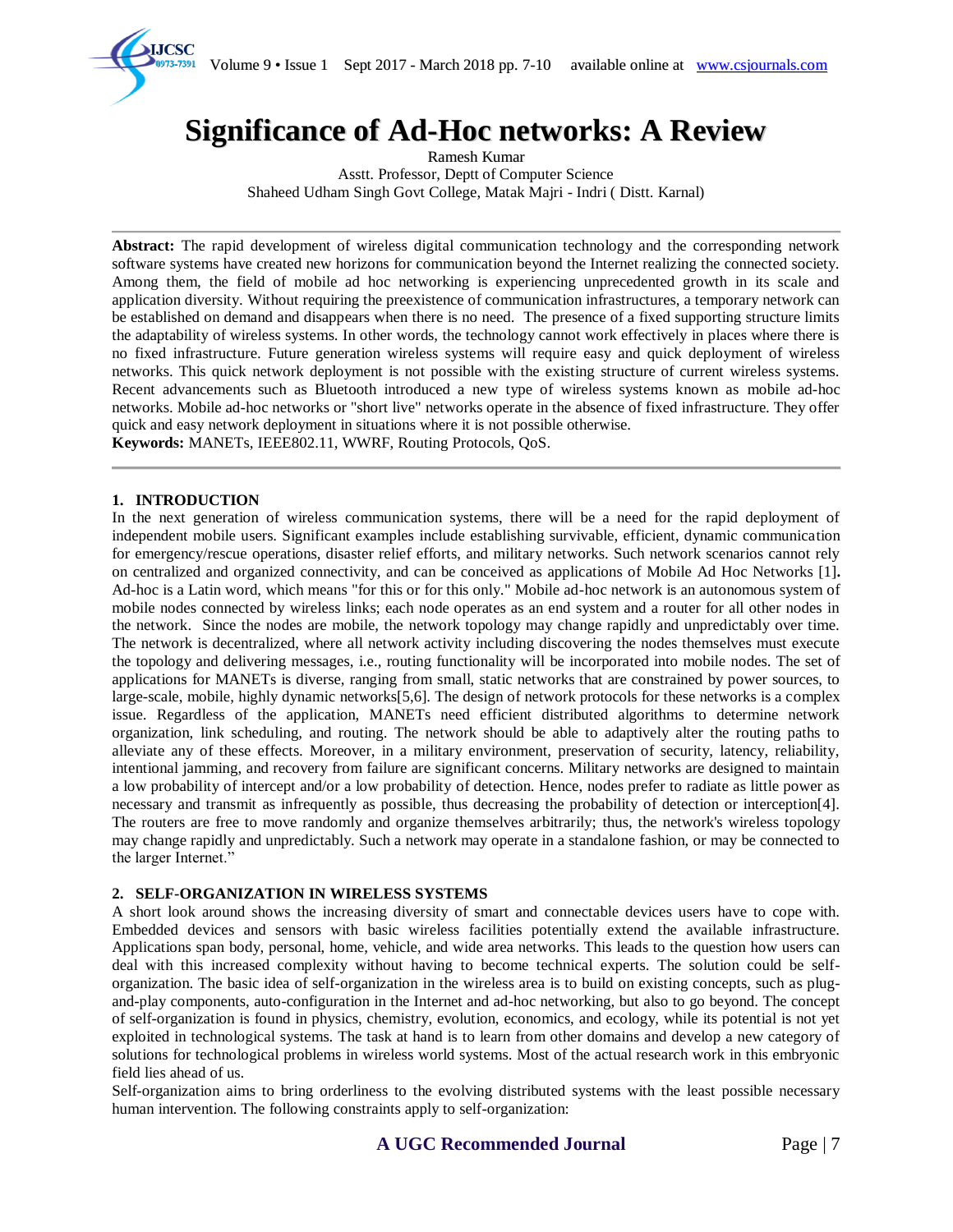

- The system should behave as the user expects, and the user should remain in control at some higher level and be able to correct erratic behaviors.
- The system should not compromise the privacy of the user and have adequate security mechanisms. It will be essential for the user to trust the automated behavior of systems.

 $\bullet$ Both user and technical requirements of self-organization need to be understood. The human being must be seen as part of the overall system. Self-organizing systems need built-in policies and learning properties. They need to be able to change and optimize the concrete behaviors based on more abstract input from users and administrators as well as use experience or feedback from the environment.

Examples of other specific items identified are:

- Self-configuration of attached devices and networks
- Self-organizing, adaptive, context-aware applications, services & middleware
- Self-organization in ad-hoc networks
- Self-organization of trusted groups with specific rights
- Self-organization capabilities of ad-hoc radio interfaces
- Self-adaptation to normal and disruptive or catastrophic changes
- Automatic adaptation of protocols and software
- Self-organizing key management

 $\bullet$ SIG3 is about to complete the first white paper on the state –of the art in self-organization. It has three specific Internet examples: IP auto-configuration, peer-to-peer networking, and shared open-content Web pages. Another item is self-organization in emerging ad hoc and sensor networks, with examples on paradigms to achieve cooperation and distributed topology control. Theoretical foundations and tools for self-organization in networks, such as game theory and random graph theory, are presented as a possible basis of work. The white paper also proposes a mobile, wireless networks and services architecture with a high level of self-organization.

Ad-hoc communications has many different flavours: ranging from self configuration, load balancing and task distribution in sensor networks up to cooperative driving between communicating cars on the road. Cars being able to communicate with other cars and with their environment could not only help to avoid crash situations and to save lives on our streets but could also significantly improve the comfort and efficiency of driving with respect to time and energy. For about five years, FOKUS has been working together with industrial partners, car manufacturers, and universities on the different technical aspects of car-to-car and car-to-roadside communications. Main aspects of the research and development for vehicular networks are in the development of protocols and security mechanisms for trusted ad hoc communications, usage of standardized transmission systems like 802.11 in ad hoc mode and with geographic addressing and routing. In order to successfully introduce car-to-car communication, the development of suitable application scenarios in different areas like convenient driving, intelligent telematics, or active safety has to be carefully planned and merged into a deployment strategy. Significant parts of the research work have been supported by the German Federal Ministry of Education and Research (BMBF) within the "FleetNet - Internet on the Road" project (2000 – 2003) and within the ongoing NoW project (Network on Wheels, 2004 – 2008).

One of these applications is the location based pin board application (LBPA), which has been developed by FOKUS. LBPA is used to distribute messages (pin board messages) in a predefined region using geographical addressing and a store-and-forward mechanism that relies on vehicle movement. These messages are generated by vehicles (mobile or stationary), stored in the vehicular network for a specified period of time and are accessible by other cars in specific areas of validity. The basic idea of LBPA is to provide an interactive means for the exchange of information between cars/drivers in a specific area of interest - like an electronic bulletin board.

Some of the main technical issues still to be worked out with respect to high velocity vehicular ad-hoc networks are:

- The development of position-based routing and forwarding protocols
- Adaptation of communication protocols to real-world car networking environments
- Security aspects and trusted ad-hoc communications
- Development of suitable antenna designs for car-to-car communication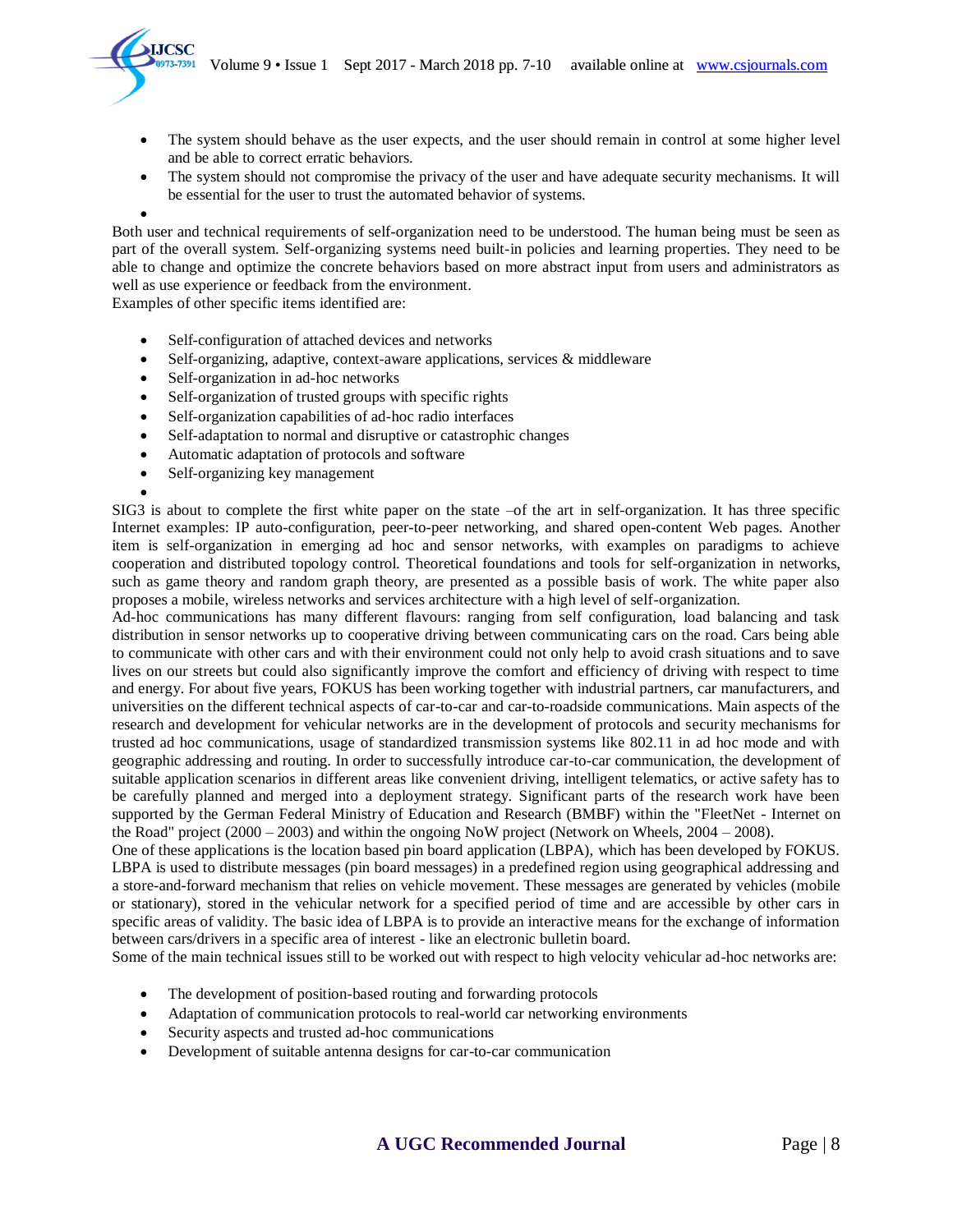



Ad-hoc network architecture

# **3. INTEGRATION OF MOBILE Ad-Hoc NETWORKS**

A major challenge for future networks is how to ubiquitously provide access to an unlimited set of IP based services at reduced costs for the users and providers. One response to this need is the emergence of numerous hotspots all around the globe. This evolution is profitable for providers, who can increase their revenues, and beneficial for users, who can connect to the Internet with high bandwidth. Due to the small coverage area of a WLAN hotspot, adhoc networks can be an interesting supplement. They can increase the covered area without infrastructure investments by an operator. The flexibility introduced by the multi-hop characteristics of mobile ad-hoc networks makes them especially suitable to provide increased radio coverage at low cost.

The delivery of services to users in an ad-hoc network, with features like QoS, security, authentication, authorization and charging, requires several functionalities in the ad-hoc network and integration strategies:

- Discovery of a gateway to an operator network to obtain a unique IP address and efficient routing mechanisms to support the mobility of users inside the ad-hoc network with minimal overhead. Moreover, since mobility is a key aspect of next generation networks, the ad-hoc architecture should support handovers of mobile ad-hoc user terminals (nodes) between different ad-hoc networks. This handover procedure will be significantly different from handovers in mobile operator networks, because the control information exchanged in ad-hoc networks needs to be minimized.
- QoS support in terms of differentiation, admission control, and recovery from congestion situations. Due to the mobility of ad-hoc users, whose terminals form the connectivity backbone of ad-hoc networks, and due to the absence of a central node with knowledge of the network resources, QoS support is a major challenge in ad-hoc networks. Therefore, QoS needs to be realized in a distributed way, with mechanisms for fast reacting to the mobility of the nodes.
- Security mechanisms must guarantee that only authorized users can access the ad-hoc resources and the services in the operator's managed network. Eavesdropping as well as modification of the transmitted data must be prevented.
- Charging and rewarding of mobile ad-hoc nodes. An essential issue in ad-hoc networks is the requirement for mobile nodes to cooperate in traffic forwarding. A basic economic idea aims to provide some rewards to nodes that correctly forward data packets. Due to the dynamic nature of ad-hoc networks and the requirement of the knowledge of the overall path in the rewarding process, charging and rewarding is a challenging task.

Self-organization is an embryonic area in the domain of wireless world systems. There is significant potential both from initial concepts of self-organization in the field as well as from other established areas of science and nature in general. The WWRF has taken up the issue and established a Special Interest Group to deal with the area.

## **4. CONCLUSION**

The integration of ad-hoc networks into operator environments is currently a hot topic. Its success will strongly depend on the existence of a significant interest of both users and operators. Users must be attracted by the variety of services or cost advantages that ad-hoc networks can bring them, and they should be prepared to provide their mobile terminal for setting up the network. Operators must find their part in the value chain, as the revenues can be very high. Self organization is an embryonic area in the domain of wireless world systems. There is significant